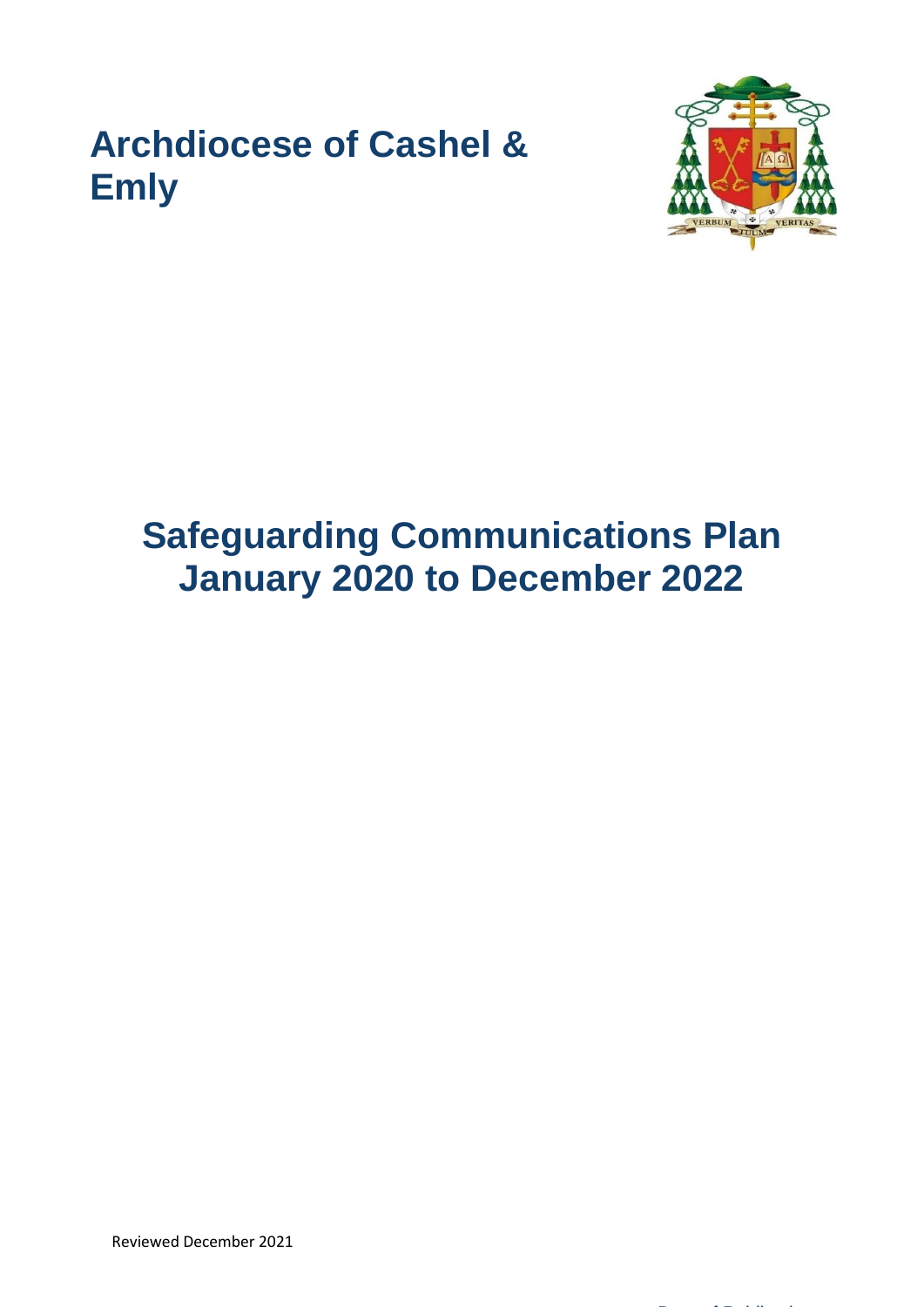## **Introduction.**

The Archdiocese of Cashel & Emly recognises that to keep children and adults safe, policies, procedures and plans have to be implemented and their effectiveness monitored and evaluated. In order to do this the Diocese has outlined the following plan to ensure the safeguarding message is adequately communicated to all those who work with children or vulnerable adults.

| Who                    | What                                                                                                          | How                                                                                                   | Who is responsible?                                                                                                                                                                                                                           | When                                     | <b>Reviewed</b>                    |
|------------------------|---------------------------------------------------------------------------------------------------------------|-------------------------------------------------------------------------------------------------------|-----------------------------------------------------------------------------------------------------------------------------------------------------------------------------------------------------------------------------------------------|------------------------------------------|------------------------------------|
| Lay<br><b>Faithful</b> | <b>Safeguarding Policy</b><br>& DLP contact<br>details,<br>Link on Website to<br>safeguarding<br>message/page | Diocesan<br>Website                                                                                   | Diocesan Website is updated to<br>ensure:<br>The name of DLP<br>1.<br>2.<br>Safeguarding Policy is<br>up to date and available                                                                                                                | Weekly and as<br>part of annual<br>audit | Dec 2020<br>Dec 2021               |
|                        | DLP contact details<br>and key safeguarding<br>message on<br>laminated posters                                | <b>Local Bulletin</b><br>Parish<br>Newsletter                                                         | The Parish Priest/LSR is<br>responsible for:<br>Ensuring the name of the<br>1.<br>DLP and contact details<br>are included in the<br>bulletin<br>Ensuring that policies are<br>2.<br>on view in designated<br>locations owned by the<br>parish | Annually                                 | Dec 2020<br>Dec 2021               |
|                        | Safeguarding<br>Awareness Month                                                                               | Email short<br>communication<br>to parish priests<br>for parish<br>newsletters and<br>parish websites | <b>DLP</b><br>1.<br>Diocesan Safeguarding<br>2.<br>Committee                                                                                                                                                                                  |                                          | Dec 2020<br>Dec 2021<br>(Oct 2021) |

## **COMMUNICATING THE CHURCH'S SAFEGUARDING MESSAGE - STANDARD 6**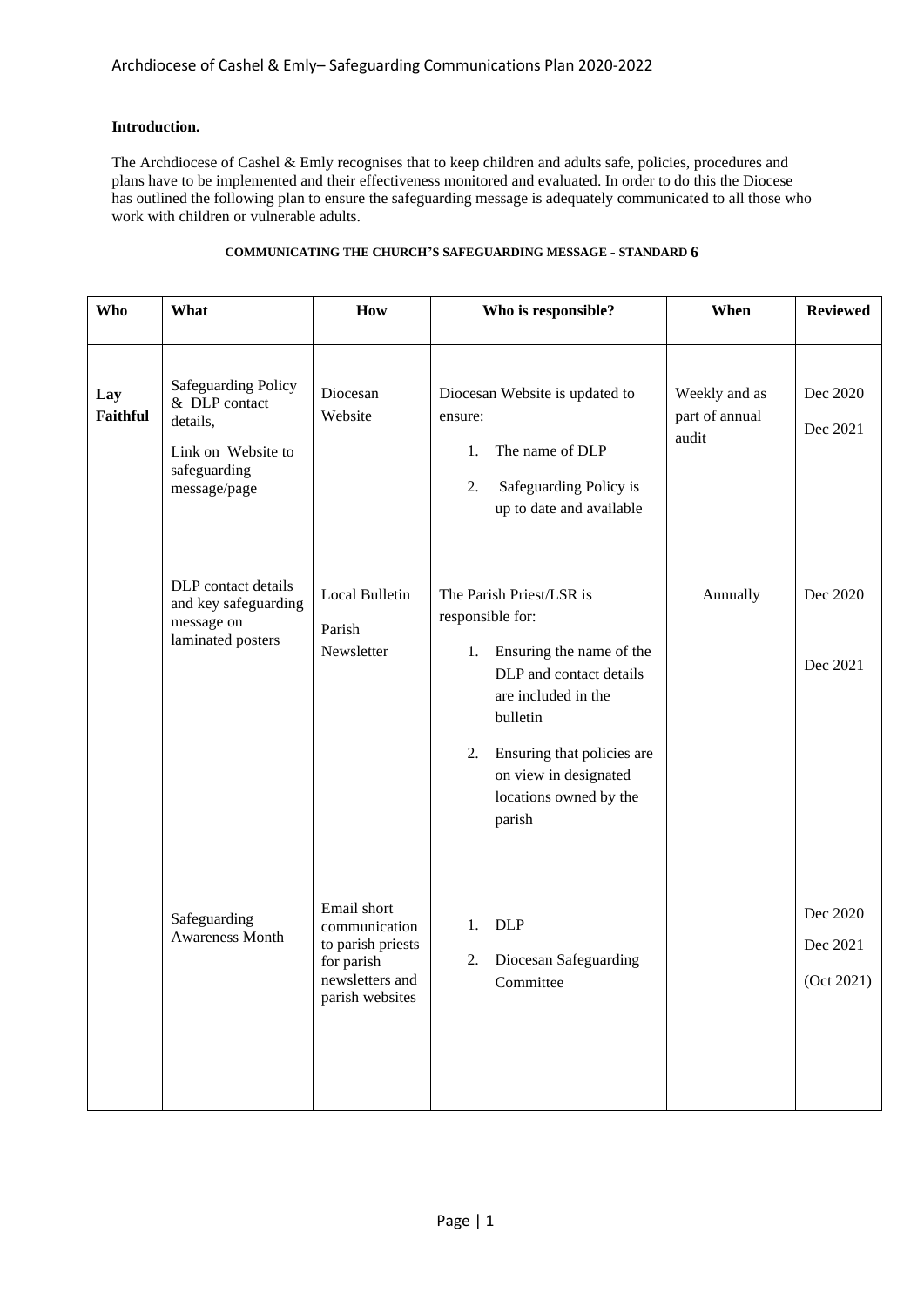| Who                                        | What                                                                                                                                                                                                      | How                                                                                                                                                                                                 | Who is responsible?                                                                       | When                                  | <b>Reviewed</b>                                                                                                                                         |  |
|--------------------------------------------|-----------------------------------------------------------------------------------------------------------------------------------------------------------------------------------------------------------|-----------------------------------------------------------------------------------------------------------------------------------------------------------------------------------------------------|-------------------------------------------------------------------------------------------|---------------------------------------|---------------------------------------------------------------------------------------------------------------------------------------------------------|--|
| Local Safety<br>Representativ<br>$e$ (LSR) | Updates on<br>the<br>work<br>of<br>the<br>committee<br>and<br>of<br>notice<br>upcoming events<br>Increase<br>and<br>awareness<br>understanding of<br>Safeguarding<br>Policy and the 7<br><b>Standards</b> | Safeguarding<br><b>Committee Newsletter</b><br>Safeguarding<br>Conference as part of<br>Safeguarding Month                                                                                          | Diocesan Safeguarding<br>Committee<br>DLP and trainers                                    | Bi-annually<br>Annually<br><b>TBC</b> | October 2020<br>Dec 2021<br>Email sent out with<br>updates<br>Dec 2020<br>Newsletter<br>Dec 2021. Zoom<br>info sessions.<br>Email<br>updates<br>29.7.21 |  |
|                                            | Full day training<br>for new LSR and<br><b>Training Plan</b><br>parish priests<br>Parish Audit<br>A copy will be sent to<br>parish priests and LSR                                                        |                                                                                                                                                                                                     | DLP and trainers<br>DLP and Diocesan Annually in<br>Office,<br>Diocesan                   | Annually<br>October                   | Dec 2020<br>Dec 2020<br>Dec 2021                                                                                                                        |  |
|                                            | 2 hr Workshop for<br>all working with<br>children<br>and<br>vulnerable adults<br>in diocese                                                                                                               | to complete and return<br>the<br>Diocesan<br>to<br>Safeguarding<br>Committee<br>A member of the<br>Diocesan<br>Safeguarding<br>Committee and<br>the<br>DLP or trainer will<br>facilitate a workshop | Safeguarding<br>Committee and trainers<br>Diocesan Safeguarding<br>Committee and trainers | Annually-<br><b>TBC</b>               | Sent out Nov 21<br>Dec 2020<br>(due to Covid-19)<br>cancelled)<br>Dec 2021.<br>On Children                                                              |  |